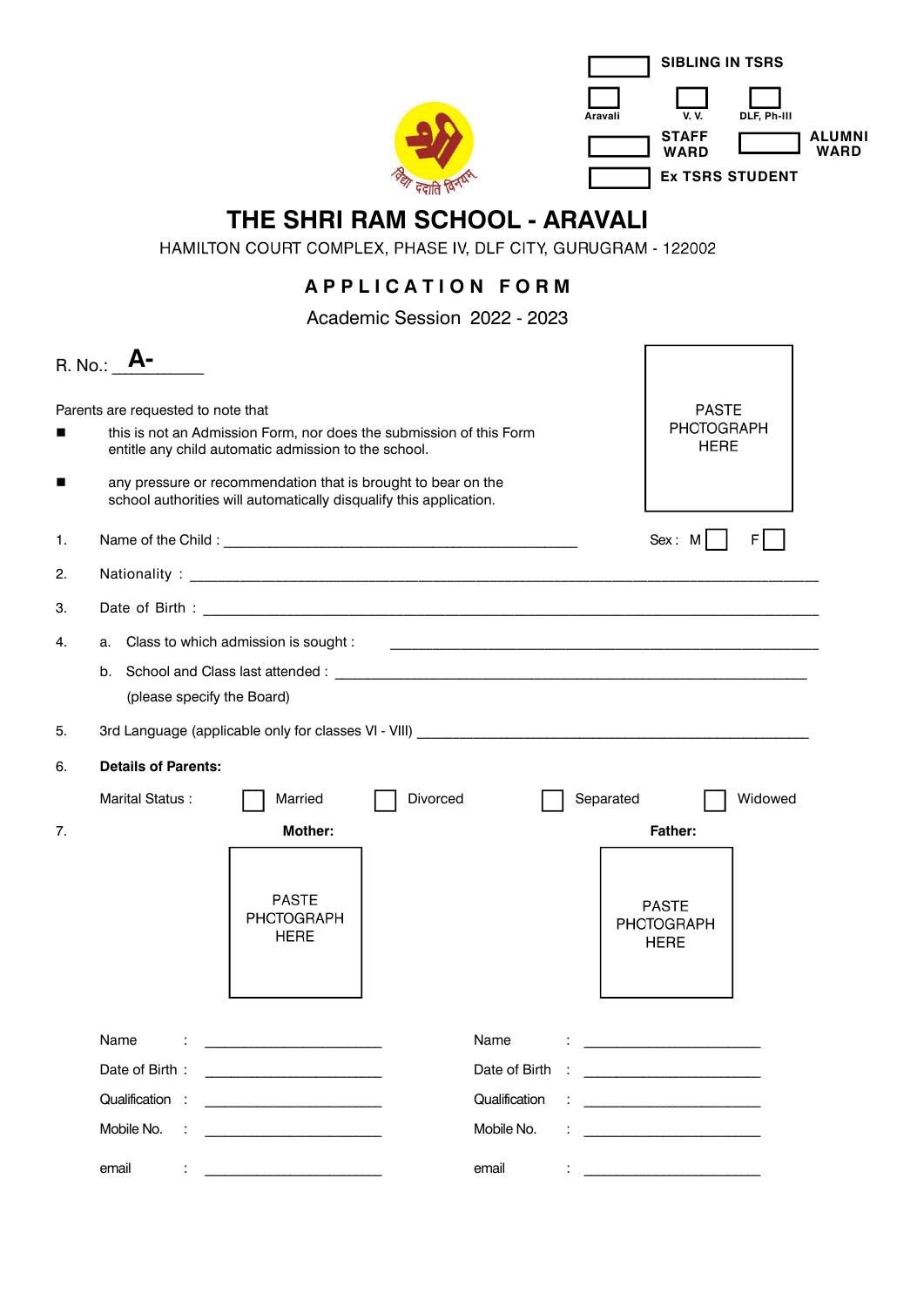| <b>Mother:</b>                                                                  |     |     | <b>Father:</b>                                                                                           |           |  |  |  |  |  |
|---------------------------------------------------------------------------------|-----|-----|----------------------------------------------------------------------------------------------------------|-----------|--|--|--|--|--|
| Please specify the following                                                    |     |     | Please specify the following                                                                             |           |  |  |  |  |  |
|                                                                                 |     |     |                                                                                                          |           |  |  |  |  |  |
|                                                                                 |     |     |                                                                                                          |           |  |  |  |  |  |
|                                                                                 |     |     |                                                                                                          |           |  |  |  |  |  |
|                                                                                 |     |     |                                                                                                          |           |  |  |  |  |  |
| (if applicable)                                                                 |     |     | (if applicable)                                                                                          |           |  |  |  |  |  |
|                                                                                 |     |     |                                                                                                          |           |  |  |  |  |  |
|                                                                                 |     |     |                                                                                                          |           |  |  |  |  |  |
|                                                                                 |     |     |                                                                                                          |           |  |  |  |  |  |
|                                                                                 |     |     |                                                                                                          |           |  |  |  |  |  |
| Details of sisters and brothers in chronological order including the applicant. |     |     |                                                                                                          |           |  |  |  |  |  |
|                                                                                 |     |     |                                                                                                          |           |  |  |  |  |  |
| Name                                                                            | Age | M/F | School                                                                                                   | Class/Sec |  |  |  |  |  |
|                                                                                 |     |     |                                                                                                          |           |  |  |  |  |  |
|                                                                                 |     |     |                                                                                                          |           |  |  |  |  |  |
|                                                                                 |     |     |                                                                                                          |           |  |  |  |  |  |
| a.                                                                              |     |     |                                                                                                          |           |  |  |  |  |  |
| If the child is adopted, please tick box:                                       |     |     |                                                                                                          |           |  |  |  |  |  |
| If the child has any special needs please tick box:<br>b.                       |     |     |                                                                                                          |           |  |  |  |  |  |
| c.                                                                              |     |     | Have you applied to The Shri Ram School, Vasant Vihar, Moulsari Campus, Ph-III / Aravali, Ph-IV prior to |           |  |  |  |  |  |
|                                                                                 |     |     |                                                                                                          |           |  |  |  |  |  |

This is to certify that the facts given by me on the application form are true. I understand that if any part of it is found to be false, this application will be cancelled. I also accept that filling the application form does not ensure a meeting with the Director and Staff.

\_\_\_\_\_\_\_\_\_\_\_\_\_\_\_\_\_\_\_\_\_\_\_\_\_\_\_\_\_\_\_\_\_\_\_\_\_\_\_\_\_\_\_\_\_\_\_\_\_\_\_\_\_\_\_\_\_\_\_\_\_\_\_\_\_\_\_\_\_\_\_\_\_\_\_\_\_\_\_\_\_\_\_\_\_\_\_\_\_\_\_\_\_\_\_\_\_\_\_\_\_\_\_\_\_\_\_\_\_\_\_\_\_\_

Date : \_\_\_\_\_\_\_\_\_\_\_\_\_\_\_\_\_\_\_\_\_\_ \_\_\_\_\_\_\_\_\_\_\_\_\_\_\_\_\_\_\_\_\_\_\_\_\_\_\_\_\_\_\_\_\_\_\_\_\_\_\_\_\_\_\_\_\_

Signature of Mother/Father/Guardian

Please note the following:

- 1. This form must be accompanied by:
	- a. One photocopy of the original Municipal Birth Certificate.
	- b. One recent passport size photograph of the child pasted in the space provided.
	- c. **Proof of Residence of the Parent** : A Photocopy of the Electoral Card / Passport / Driving Licence / Telephone Bill / Lease Agreement / Aadhaar Card.
	- d. Photocopy of the Aadhaar Card of the child if applying to Senior School (VI to XII).
	- e. Copy of adoption deed in case the child is adopted.
- 2. Please do not attach any other annexures.
- 3. Medical information document in case the child has any special needs.
- 4. All bus routes will be at the discretion of the school authorities. The school may discontinue or change the bus service to any area if there are sufficient reasons for this.
- 5. Parents are expected to come for bus duty.